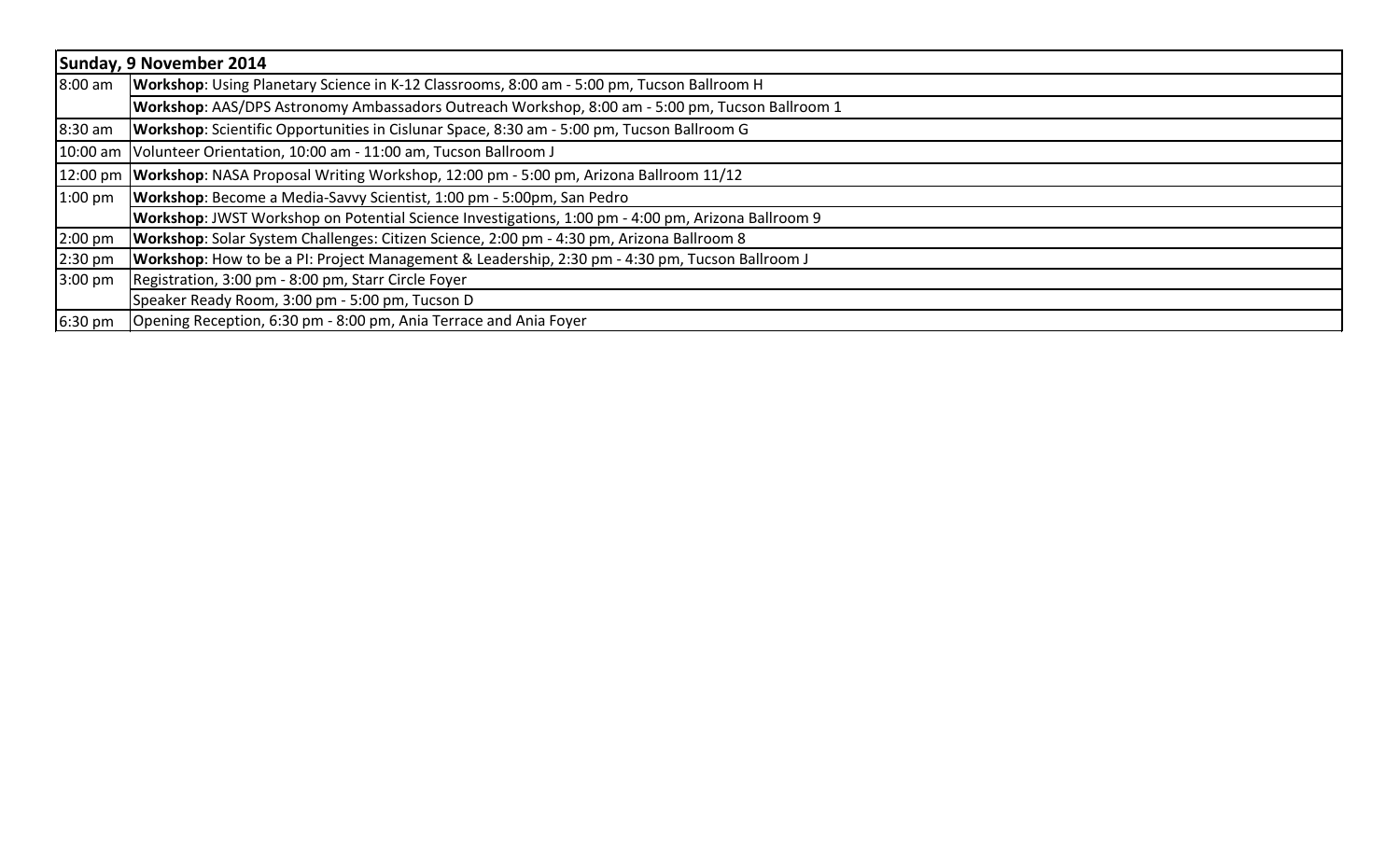|    | 106 History of Planetary Astronomy      |
|----|-----------------------------------------|
|    | $(10:30 \text{ am} - 11:30 \text{ am})$ |
|    | <b>Tucson G</b>                         |
|    |                                         |
|    |                                         |
|    |                                         |
|    |                                         |
|    |                                         |
|    |                                         |
|    |                                         |
|    |                                         |
|    |                                         |
|    |                                         |
|    |                                         |
| gy |                                         |
|    |                                         |
|    |                                         |
|    |                                         |
|    |                                         |
|    |                                         |
|    |                                         |
|    |                                         |
|    |                                         |
|    |                                         |

|            | Monday, 10 November 2014                                                                                             |                                                          |                                                |  |  |
|------------|----------------------------------------------------------------------------------------------------------------------|----------------------------------------------------------|------------------------------------------------|--|--|
| $7:15$ am  | Session Chair Breakfast, 7:15 am - 8:00 am, Tucson Ballroom J                                                        |                                                          |                                                |  |  |
| $7:30$ am  | Registration, 7:30 am - 4:00 pm, Starr Circle Foyer                                                                  |                                                          |                                                |  |  |
|            |                                                                                                                      | Speaker Ready Room, 7:30 am - 4:00 pm, Tucson Ballroom D |                                                |  |  |
| 8:30 am    | Oral Sessions 100-102, 8:30 am - 10:00 am                                                                            |                                                          |                                                |  |  |
|            | 100 Rosetta 1                                                                                                        | 101 Exoplanet Atmosphere Theory                          | 102 Titan 1: Atmospheric Structure and Time    |  |  |
|            | Tucson Ballroom E/F                                                                                                  | Arizona Ballroom 7                                       | Variability                                    |  |  |
|            |                                                                                                                      |                                                          | Arizona Ballroom 11/12                         |  |  |
| $9:00$ am  | Exhibits, 9:00 am - 6:00 pm, Starr Circle Pavilion and Arizona Foyer                                                 |                                                          |                                                |  |  |
|            | Cyber Café, 9:00 am - 6:00 pm, Starr Circle Pavilion                                                                 |                                                          |                                                |  |  |
|            | Art Show, 9:00 am - 6:00 pm, Arizona Ballroom 5                                                                      |                                                          |                                                |  |  |
| $10:00$ am | Coffee Break, 10:00 am - 10:30 am, Starr Circle Pavilion and Arizona Foyer                                           |                                                          |                                                |  |  |
| $10:30$ am | Oral Sessions 103-106, 10:30 am - 12:00 pm                                                                           |                                                          |                                                |  |  |
|            | 103 Rosetta 2 / Comet Coma Chemistry and                                                                             | 104 Exoplanet Atmosphere Observations                    | 105 Titan 2: Atmospheric Chemistry             |  |  |
|            | <b>Nuclear Outbursts</b>                                                                                             | Arizona Ballroom 7                                       | Arizona Ballrooms 11/12                        |  |  |
|            | Tucson Ballrooms E/F                                                                                                 |                                                          |                                                |  |  |
| 12:00 pm   | Lunch Break, 12:00 pm - 1:30 pm                                                                                      |                                                          |                                                |  |  |
|            | Press Conference, 12:00 pm - 1:30 pm, Tucson Ballroom B                                                              |                                                          |                                                |  |  |
|            | Workshop: Pluto Observing Campaign Supporting New Horizons, 12:00 pm - 1:00 pm, San Luis 1                           |                                                          |                                                |  |  |
| 1:00 pm    | Workshop: Re-Numerate: Restoring Essential Numerical Skills, 1:00 pm - 5:00 pm, San Luis 2                           |                                                          |                                                |  |  |
| $1:30$ pm  | Plenary Sessions: 107-109, 1:30 pm - 3:30pm, Tucson Ballrooms E/F                                                    |                                                          |                                                |  |  |
|            | Welcome; Presentation of the Gerard P. Kuiper Prize, 1:30 pm - 1:45 pm                                               |                                                          |                                                |  |  |
|            | 107 Gerard P. Kuiper Prize: Moist Convection, Peter Gierasch (Cornell University), 1:45 pm - 2:20 pm                 |                                                          |                                                |  |  |
|            | 108 Hot Facts About Cool Comets, Anita Cochran (University of Texas, McDonald Observatory), 2:20 pm - 2:55 pm        |                                                          |                                                |  |  |
|            | 109 Exoplanets: A New Era of Comparative Planetology, Victoria Meadows (University of Washington), 2:55 pm - 3:30 pm |                                                          |                                                |  |  |
| 3:30 pm    | Coffee Break, 3:30 pm - 4:00 pm, Star Circle Pavilion and Arizona Foyer                                              |                                                          |                                                |  |  |
| 4:00 pm    | Oral Sessions 110-112, 4:00 pm - 5:30 pm                                                                             |                                                          |                                                |  |  |
|            | 110 Comets K1 (PanStarrs) and A1 (Siding Spring)                                                                     | 111 Exoplanet Atmospheric Retrieval                      | 112 Titan 3: Surface Composition and Hydrology |  |  |
|            | <b>Tucson Ballrooms E/F</b>                                                                                          | Arizona Ballroom 7                                       | Arizona Ballrooms 11/12                        |  |  |
|            |                                                                                                                      |                                                          |                                                |  |  |
| 5:30 pm    | Oral Sessions 113-115, 5:30 pm - 6:00 pm                                                                             |                                                          |                                                |  |  |
|            | 113 Sun-grazing Comet ISON                                                                                           | 114 Exoplanet Eclipses and Phase Curves from             | 115 Titan 4: Surface Geology (until 6:20 pm)   |  |  |
|            | Tucson Ballrooms E/F                                                                                                 | Kepler                                                   | Arizona Ballrooms 11/12                        |  |  |
|            |                                                                                                                      | Arizona Ballroom 7                                       |                                                |  |  |
| 7:30 pm    | Agency Night, 7:30 pm - 9:30 pm, Tucson E/F                                                                          |                                                          |                                                |  |  |
|            |                                                                                                                      |                                                          |                                                |  |  |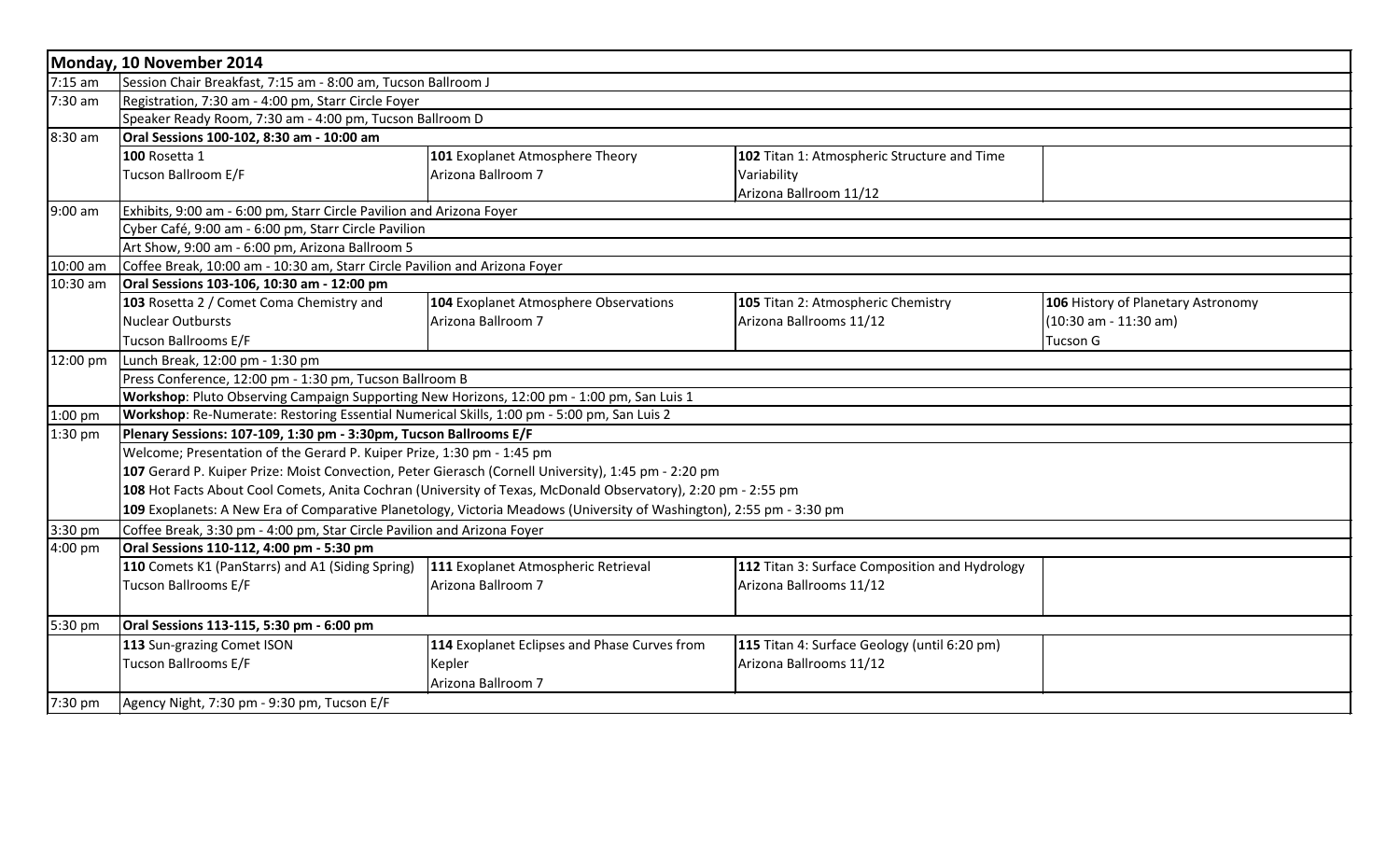|                                                                                                                                                                                              | Tuesday, 11 November 2014                                                                                                                  |                                               |                                                  |  |  |
|----------------------------------------------------------------------------------------------------------------------------------------------------------------------------------------------|--------------------------------------------------------------------------------------------------------------------------------------------|-----------------------------------------------|--------------------------------------------------|--|--|
| 7:15 am                                                                                                                                                                                      | Session Chair Breakfast, 7:15 am - 8:00 am, Tucson Ballroom J                                                                              |                                               |                                                  |  |  |
| 7:30 am                                                                                                                                                                                      | Speaker Ready Room, 7:30 am - 4:00 pm, Tucson Ballroom D                                                                                   |                                               |                                                  |  |  |
| 8:00 am                                                                                                                                                                                      | Registration, 8:00 am - 4:00 pm, Starr Circle Foyer                                                                                        |                                               |                                                  |  |  |
| $8:30$ am                                                                                                                                                                                    | Oral Sessions 200-202, 8:30 am - 10:00 am                                                                                                  |                                               |                                                  |  |  |
|                                                                                                                                                                                              | 200 Comet Dust, Tails, Trails and Oddballs                                                                                                 | 201 Exoplanet Orbital Dynamics and the Future | 202 Education                                    |  |  |
|                                                                                                                                                                                              | <b>Tucson Ballrooms E/F</b>                                                                                                                | Arizona Ballroom 7                            | Arizona Ballrooms 11/12                          |  |  |
| $9:00$ am                                                                                                                                                                                    | Exhibits, 9:00 am - 6:00 pm, Starr Circle Pavilion and Arizona Foyer                                                                       |                                               |                                                  |  |  |
|                                                                                                                                                                                              | Cyber Café, 9:00 am - 6:00 pm, Starr Circle Pavilion                                                                                       |                                               |                                                  |  |  |
|                                                                                                                                                                                              | Art Show, 9:00 am - 6:00 pm, Arizona Ballroom 5                                                                                            |                                               |                                                  |  |  |
| 10:00 am<br>Coffee Break, 10:00 am - 10:30 am, Starr Circle Pavilion and Arizona Foyer<br>Workshop: Solar System Observations with the K2 Mission, 10:00 am - 12:00 pm, Arizona Ballroom 1-4 |                                                                                                                                            |                                               |                                                  |  |  |
|                                                                                                                                                                                              |                                                                                                                                            |                                               |                                                  |  |  |
| 10:30 am                                                                                                                                                                                     | Oral Sessions 203-206, 10:30 am - 12:00 pm                                                                                                 |                                               |                                                  |  |  |
|                                                                                                                                                                                              | <b>203</b> Mars Surface and Interior                                                                                                       | 204 Exoplanet Observations and Models         | 205 Moon/Mercury Surface                         |  |  |
|                                                                                                                                                                                              | <b>Tucson Ballrooms E/F</b>                                                                                                                | Arizona Ballroom 7                            | Arizona Ballrooms 11/12                          |  |  |
|                                                                                                                                                                                              |                                                                                                                                            |                                               |                                                  |  |  |
| 12:00 pm                                                                                                                                                                                     | Lunch Break, 12:00 pm - 1:30 pm                                                                                                            |                                               |                                                  |  |  |
|                                                                                                                                                                                              | Press Conference, 12:00 pm - 1:30 pm, Tucson Ballroom B                                                                                    |                                               |                                                  |  |  |
|                                                                                                                                                                                              | Women in Planetary Science Lunch, 12:00 pm - 1:30 pm, Arizona Ballroom 8                                                                   |                                               |                                                  |  |  |
| $1:30$ pm                                                                                                                                                                                    | Plenary Sessions: 206 - 208, 1:30 pm - 3:30 pm, Tucson Ballrooms E/F                                                                       |                                               |                                                  |  |  |
|                                                                                                                                                                                              | Presentation of the Harold C. Urey Prize and the Carl Sagan Medal, 1:30 pm - 1:45 pm                                                       |                                               |                                                  |  |  |
|                                                                                                                                                                                              | 206 Harold C. Urey Prize: After Imbrium, Before Babylon: Solar System's Middle Years, Matija Cuk (SETI), 1:45 pm - 2:20 pm                 |                                               |                                                  |  |  |
|                                                                                                                                                                                              | 207 Science from the Lunar Atmosphere and Dust Environment Explorer Mission, Richard Elphic (NASA Ames Research Center), 2:20 pm - 2:55 pm |                                               |                                                  |  |  |
|                                                                                                                                                                                              | <b>208</b> The Moon in the UV, Amanda Hendrix (Planetary Science Institute), 2:55 pm - 3:30 pm                                             |                                               |                                                  |  |  |
| 3:30 pm                                                                                                                                                                                      | Poster Session, 3:30 pm - 6:00 pm, Starr Circle Pavilion and Arizona Ballroom                                                              |                                               |                                                  |  |  |
|                                                                                                                                                                                              | <b>209 Comets Posters</b>                                                                                                                  | <b>211 Titan Posters</b>                      | 213 Asteroids Physical Characterization Posters: |  |  |
|                                                                                                                                                                                              | <b>210 Exoplanet Posters</b>                                                                                                               | <b>212 Education Posters</b>                  | <b>NEAs</b>                                      |  |  |
|                                                                                                                                                                                              |                                                                                                                                            |                                               | <b>214 Future Missions Posters</b>               |  |  |
|                                                                                                                                                                                              | Workshop: IOPW - Planetary Atmospheres Node Workshop, 3:30 pm - 5:00 pm, Arizona Ballroom 1-4                                              |                                               |                                                  |  |  |
| 7:00 pm                                                                                                                                                                                      | Planetary Science Institute Open House, 7:00 pm - 10:00 pm                                                                                 |                                               |                                                  |  |  |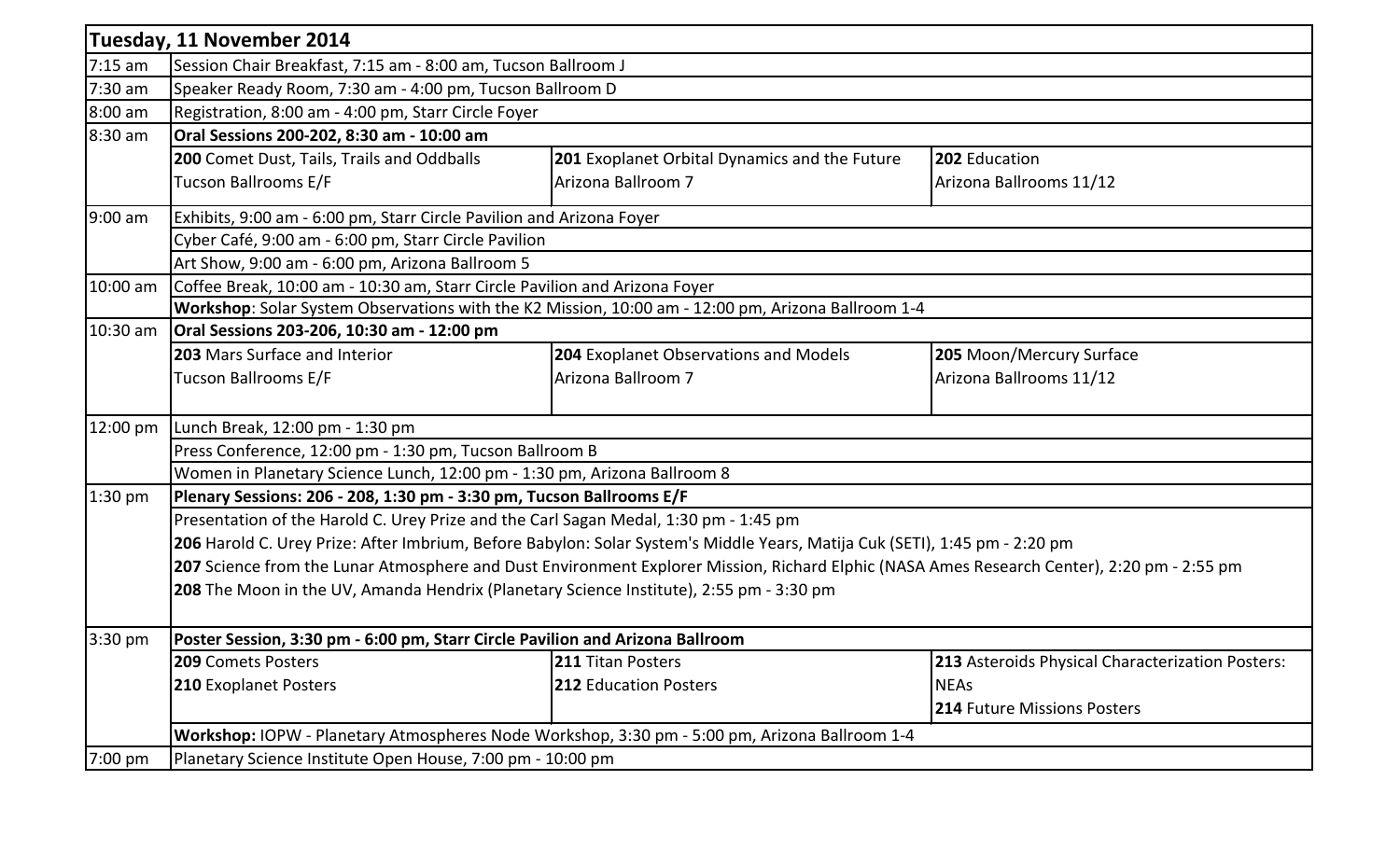|           | Wednesday, 12 November 2014                                                                      |                                               |                                              |  |
|-----------|--------------------------------------------------------------------------------------------------|-----------------------------------------------|----------------------------------------------|--|
| $7:15$ am | Session Chair Breakfast, 7:15 am - 8:00 am, Tucson Ballroom J                                    |                                               |                                              |  |
| 7:30 am   | Speaker Ready Room, 7:30 am - 4:00 pm, Tucson Ballroom D                                         |                                               |                                              |  |
| 8:00 am   | Registration, 8:00 am - 4:00 pm, Starr Circle Foyer                                              |                                               |                                              |  |
| 8:30 am   | Oral Sessions 300-302, 8:30 am - 10:00 am                                                        |                                               |                                              |  |
|           | 300 Mars Atmosphere 1                                                                            | <b>301</b> Exoplanet Theories and Predictions | 302 Venus                                    |  |
|           | Tucson Ballrooms E/F                                                                             | Arizona Ballroom 7                            | Arizona Ballrooms 11/12                      |  |
| 9:00 am   | Exhibits, 9:00 am - 6:00 pm, Starr Circle Pavilion and Arizona Foyer                             |                                               |                                              |  |
|           | Cyber Café, 9:00 am - 6:00 pm, Starr Circle Pavilion                                             |                                               |                                              |  |
|           | Art Show, 9:00 am - 6:00 pm, Arizona Ballroom 5                                                  |                                               |                                              |  |
| 10:00 am  | Coffee Break, 10:00 am - 10:30 am, Starr Circle Pavilion and Arizona Foyer                       |                                               |                                              |  |
| 10:30 am  | Oral Sessions 303-306, 10:30 am - 12:00 pm                                                       |                                               |                                              |  |
|           | 303 Mars Atmosphere 2                                                                            | <b>304</b> Asteroid Small Bodies              | <b>305 Laboratory Astrophysics</b>           |  |
|           | Tucson Ballrooms E/F                                                                             | Arizona Ballroom 7                            | $(10:30 \text{ am} - 11:10 \text{ am})$      |  |
|           |                                                                                                  |                                               | 306 Moon/Mercury/Mars Exospheres (11:10 am - |  |
|           |                                                                                                  |                                               | $12:00 \text{ pm}$                           |  |
|           |                                                                                                  |                                               | Arizona Ballrooms 11/12                      |  |
| 12:00 pm  | Lunch Break, 12:00 pm - 1:30 pm                                                                  |                                               |                                              |  |
|           | Workshop: DPS Advocacy Activities: Update and Context, 12:00 pm - 1:00 pm, Arizona Ballrooms 1-4 |                                               |                                              |  |
|           | Press Conference, 12:00 pm - 1:30 pm, Tucson Ballroom B                                          |                                               |                                              |  |
| $1:00$ pm | DPS Business Meeting, 1:00 pm - 2:30 pm, Arizona Ballrooms 1-4                                   |                                               |                                              |  |
| 3:30 pm   | DPS Reception, 3:30 pm - 6:00 pm, Arizona-Sonora Desert Museum                                   |                                               |                                              |  |
| 6:00 pm   | DPS Banquet, 6:00 pm - 9:30 pm, Arizona-Sonora Desert Museum                                     |                                               |                                              |  |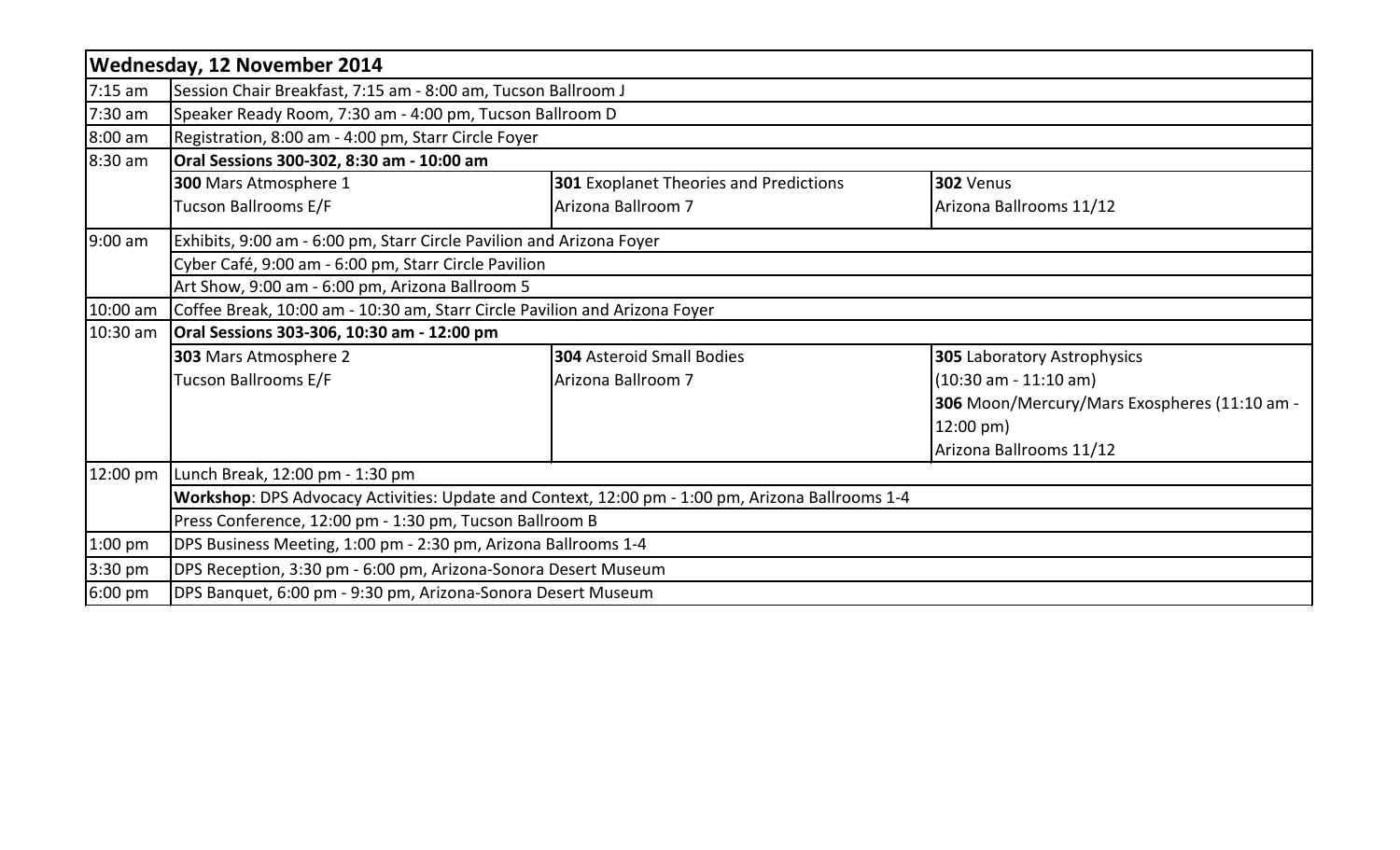|            | Thursday, 13 November 2014                                                                                                                     |                                                      |                                          |  |  |
|------------|------------------------------------------------------------------------------------------------------------------------------------------------|------------------------------------------------------|------------------------------------------|--|--|
| $7:15$ am  | Session Chair Breakfast, 7:15 am - 8:00 am, Tucson Ballroom J                                                                                  |                                                      |                                          |  |  |
| $7:30$ am  | Speaker Ready Room, 7:30 am - 4:00 pm, Tucson Ballroom D                                                                                       |                                                      |                                          |  |  |
| 8:00 am    | Registration, 8:00 am - 4:00 pm, Starr Circle Foyer                                                                                            |                                                      |                                          |  |  |
| 8:30 am    | Oral Sessions 400-402, 8:30 am - 10:00 am                                                                                                      |                                                      |                                          |  |  |
|            | 400 Asteroids: Dynamics and Collisions                                                                                                         | 401 Pluto 1: Mostly Atmosphere                       | 402 Planetary Rings                      |  |  |
|            | Tucson Ballrooms E/F                                                                                                                           | Arizona Ballroom 7                                   | Arizona Ballrooms 11/12                  |  |  |
| $9:00$ am  | Exhibits, 9:00 am - 6:00 pm, Starr Circle Pavilion and Arizona Foyer                                                                           |                                                      |                                          |  |  |
|            |                                                                                                                                                | Cyber Café, 9:00 am - 6:00 pm, Starr Circle Pavilion |                                          |  |  |
|            | Art Show, 9:00 am - 6:00 pm, Arizona Ballroom 5                                                                                                |                                                      |                                          |  |  |
| $10:00$ am | Coffee Break, 10:00 am -10:30 am, Starr Circle Pavilion and Arizona Foyer                                                                      |                                                      |                                          |  |  |
| 10:30 am   | Oral Sessions 403-405, 10:30 am - 12:00 pm                                                                                                     |                                                      |                                          |  |  |
|            | 403 Near Earth Asteroids Dynamics                                                                                                              | 404 Pluto 2: Mostly Surface                          | 405 Active Icy Worlds                    |  |  |
|            | Tucson Ballrooms E/F                                                                                                                           | Arizona Ballroom 7                                   | Arizona Ballrooms 11/12                  |  |  |
| 12:00 pm   | Lunch Break, 12:00 pm - 1:30 pm                                                                                                                |                                                      |                                          |  |  |
|            | Press Conference, 12:00 pm - 1:30 pm, Tucson Ballroom B                                                                                        |                                                      |                                          |  |  |
|            | Workshop: NRAO Community Event, 12:00 pm - 1:30 pm, Tucson Ballroom G                                                                          |                                                      |                                          |  |  |
|            | 406 OPAG Town Hall, 12:00 pm - 1:30 pm, Arizona Ballroom 1-4                                                                                   |                                                      |                                          |  |  |
| $1:30$ pm  | Plenary Sessions: 407-408, 1:30 pm - 2:40 pm, Tucson Ballrooms E/F                                                                             |                                                      |                                          |  |  |
|            | Presentation of the Harold Masursky Award and the Jonathan Eberhart Planetary Sciences Journalism Award, 1:30 pm - 1:45 pm                     |                                                      |                                          |  |  |
|            | 407 What's Going on Around the Outer Planets? A Report on Recent Ring Research, Matthew Hedman (University of Idaho), 1:45 pm - 2:20 pm        |                                                      |                                          |  |  |
|            | 408 Dense and Narrow Rings Around the Centaur Object (10199) Chariklo, Bruno Sicardy (Observatoire de Paris), 2:20 pm - 2:40 pm                |                                                      |                                          |  |  |
| 2:40 pm    | Coffee Break, 2:40 pm - 3:00 pm, Starr Circle Pavilion and Arizona Foyer                                                                       |                                                      |                                          |  |  |
| 3:00 pm    | Oral Sessions 409 - 411, 3:00 pm - 4:00 pm                                                                                                     |                                                      |                                          |  |  |
|            | 409 Asteroid Physical Characterization 1: Close                                                                                                | 410 Origins of Planetary Systems 1                   | 411 lo, Jupiter's Volcanic Wonderland    |  |  |
|            | Encounters                                                                                                                                     | Arizona Ballroom 7                                   | Arizona Ballrooms 11/12                  |  |  |
|            | Tucson Ballrooms E/F                                                                                                                           |                                                      |                                          |  |  |
| 4:00 pm    | Poster Session, 4:00 pm - 6:00 pm, Starr Circle Pavilion and Arizona Ballroom                                                                  |                                                      |                                          |  |  |
|            | 412 Mars Atmosphere Posters                                                                                                                    | 416 Venus Posters                                    | 420 Origins of Planetary Systems Posters |  |  |
|            | 413 Mars Surface/Moon Posters                                                                                                                  | 417 Planetary Rings Posters                          | 421 TNOs and Centaurs Posters            |  |  |
|            | 414 Asteroid Observations and Modeling Posters                                                                                                 | 418 Outer Solar System Satellites Posters            | 422 Jovian Planets Posters               |  |  |
|            | 415 Asteroid Physical Characterization Posters:                                                                                                | 419 Pluto Posters                                    |                                          |  |  |
|            | Main Belt                                                                                                                                      |                                                      |                                          |  |  |
| 7:00 pm    | Sagan Lecture Public Talk: Discarded Worlds: Astronomical Ideas That Were Almost Correct, Guy Consolmagno, 7:00 pm - 8:00 pm, Centennial Hall, |                                                      |                                          |  |  |
|            | University of Arizona                                                                                                                          |                                                      |                                          |  |  |